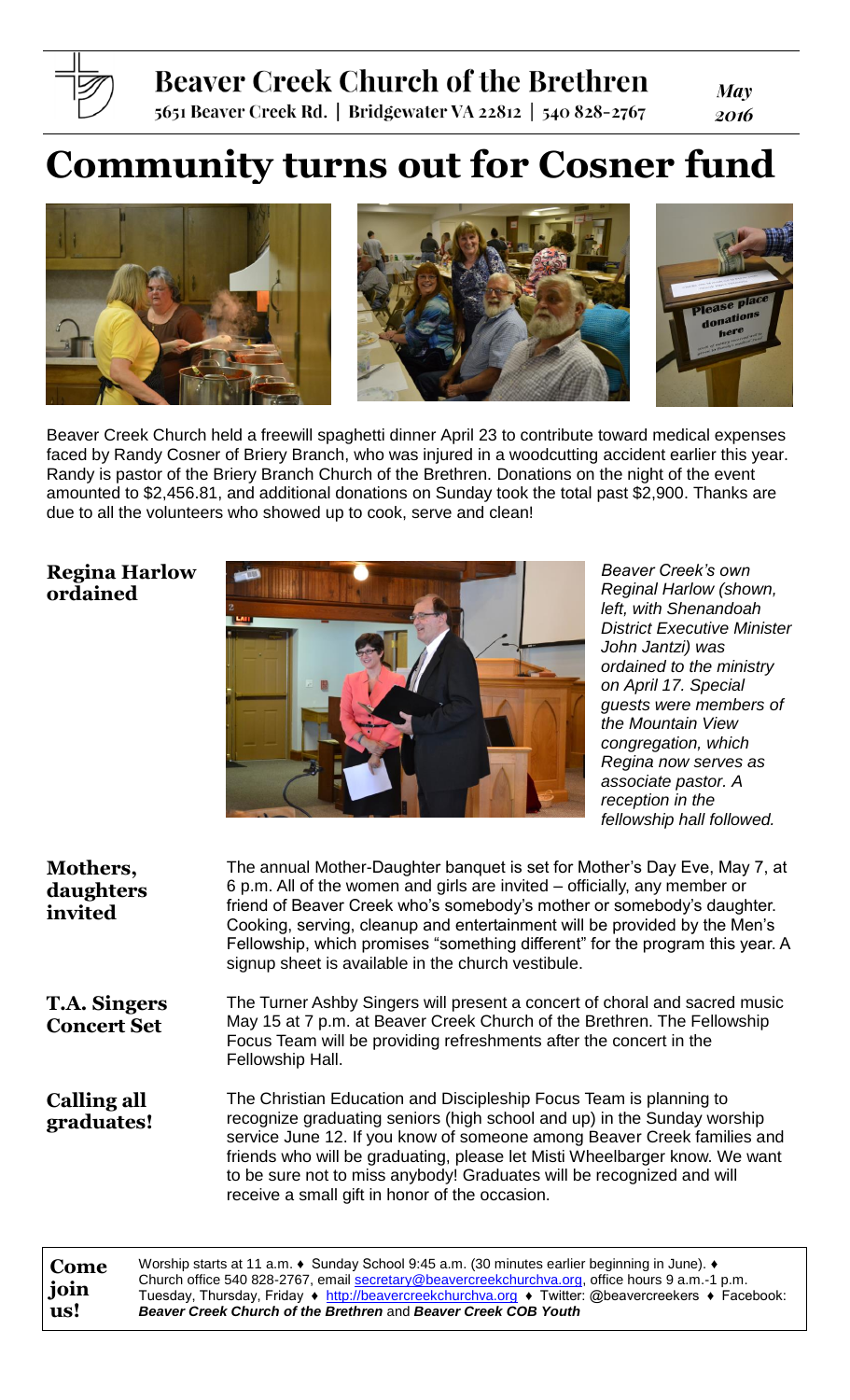## **Beaver Creek Church of the Brethren-May Calendar**

| <b>May 2016</b>           |                          |         |           |          |        |                                    |                                                                                                                                                                                                                                                                 |  |  |  |
|---------------------------|--------------------------|---------|-----------|----------|--------|------------------------------------|-----------------------------------------------------------------------------------------------------------------------------------------------------------------------------------------------------------------------------------------------------------------|--|--|--|
| Sunday                    | Monday                   | Tuesday | Wednesday | Thursday | Friday | Saturday                           |                                                                                                                                                                                                                                                                 |  |  |  |
| 1                         | 2                        | 3       | 4         | 5        | 6      | 7                                  | <b>Scheduled church events in May:</b><br>May 1, Youth Sunday<br>May 1, 9:15 a.m., Coffee fellowship time<br>May 4, 9:30 a.m. Women's Fellowship Sunrise<br>Group<br>May 7, 6 p.m., Mother-Daughter banquet<br>May 15, 7 p.m., Turner Ashby Singers in concert, |  |  |  |
| 8                         | 9                        | 10      | 11        | 12       | 13     | 14                                 |                                                                                                                                                                                                                                                                 |  |  |  |
| 15                        | 16                       | 17      | 18        | 19       | 20     | 21                                 |                                                                                                                                                                                                                                                                 |  |  |  |
| 22                        | 23                       | 24      | 25        | 26       | 27     | 28                                 | followed by refreshments in the Fellowship Hall<br>May 19, 7 p.m., Leadership Team<br>May 20, Shenandoah District Disaster Ministries                                                                                                                           |  |  |  |
| 29                        | 30                       | 31      |           |          |        |                                    | <b>Auction at the Fairgrounds</b>                                                                                                                                                                                                                               |  |  |  |
|                           | <b>Birthdays in May:</b> |         |           |          |        |                                    |                                                                                                                                                                                                                                                                 |  |  |  |
| $\mathbf 1$               | <b>Alda Miller</b>       |         |           |          |        | <b>Andrea Mullens</b><br>15        |                                                                                                                                                                                                                                                                 |  |  |  |
| 8                         | <b>Pidge Rhodes</b>      |         |           |          |        | <b>Jay Hensley</b><br>17           |                                                                                                                                                                                                                                                                 |  |  |  |
| <b>Brandon Over</b><br>10 |                          |         |           |          |        |                                    | <b>Donna Miller</b><br>24                                                                                                                                                                                                                                       |  |  |  |
| 11                        | <b>Kendall Knicely</b>   |         |           |          |        | Jeremy Rhodes, David Simmons<br>26 |                                                                                                                                                                                                                                                                 |  |  |  |
| <b>Miles Sandin</b><br>12 |                          |         |           |          |        |                                    | <b>Julie Rhodes</b><br>29                                                                                                                                                                                                                                       |  |  |  |
| 13 Dwight Miller          |                          |         |           |          |        |                                    | <b>Greg Corder, Natalie Wisman</b><br>30                                                                                                                                                                                                                        |  |  |  |

#### **Beaver Creek Church of the Brethren Leadership Team Meeting March 17, 2016**

Present: Bill Wood, Darlene LaPrade, Ann Healy, Brad Eckard, Theresa Eckard, Bill Eckard, Diane Miller, Charles Wright, Joe LaPrade, Ex-officio: Donna Miller-Treasurer, Glenn Bollinger-Pastor. Absent: Deanne Dastoli, Dana Suter

Bill Wood called the meeting to order at 7:00 pm.

Diane Miller led the group in devotions and prayer.

The minutes from last month's meeting and the Treasurer's report were approved.

Calendar Update: Men's Fellowship Chicken BBQ - April 30, Sunrise Service - March 27 at 7:00 am, Easter Egg Hunt - March 26 at 2:00 pm, Love Feast - March 20 at 7:00 pm, April 3 - Shenandoah Story Tellers Guild for Worship with carry-in meal to follow.

Shenandoah District Pastor's Appreciation Dinner- Churches are encouraged to help defray the cost of the meal. The cost is \$32. Check to be sent in with the form. Ann made a motion for the Pathfinders' Leadership Hospitality fund to pick up the cost if there are no funds to cover in the budget and Bill Eckard seconded the motion. The motion passed.

Facilities: Bill Eckard reported an update on the items approved by the congregation (Driveway, Acoustics, and Railing). Contract authorization for Roger Simmons to sign a contract for the acoustic baffling for the basement. There was an upgrade made to the original quote that will allow for removable clips instead of permanent placement. The additional cost is \$1000. Voted on facilities to sign contract for specific amount approved by church with the extra amount being covered by another group or ministry of the church. Motion passed. Bill also reported about replaced motors for circulation pumps of the furnace, the rail has been installed, the nursery repainted, 2 pews have been returned, cabinet placed in library, and gutter guard installed.

Pastor's Report: Easter Season is coming. The larger church is still reeling from the loss of a dynamic leader, Mary Jo Flory-Steury. Shenandoah District news Randy Cosner has had amazing recovery. Groups are helping to support family with financial needs. Our church looking to do a spaghetti supper open to the community on April 23. Checking to make sure there isn't a conflict with Randy's wife. Glenn expressed his thanks for the support during Debbie's recovery and cards she received, some from outside the congregation.

Church Finances: Charles Wright reporting. The finance proposals and recommendations from last month's meeting were revisited. A worksheet with a summary of the recommendations was distributed to the leadership team. Offering question came up about anonymous checks. Question to be posed to accountant. Do we hold checks to the following week or ask consultant what we should do? Deposit placed in tamper evident bags. If tellers would make the deposit themselves this would require a change in polity. Photocopy of checks need to be stamped as copy and destroyed once the data is transferred.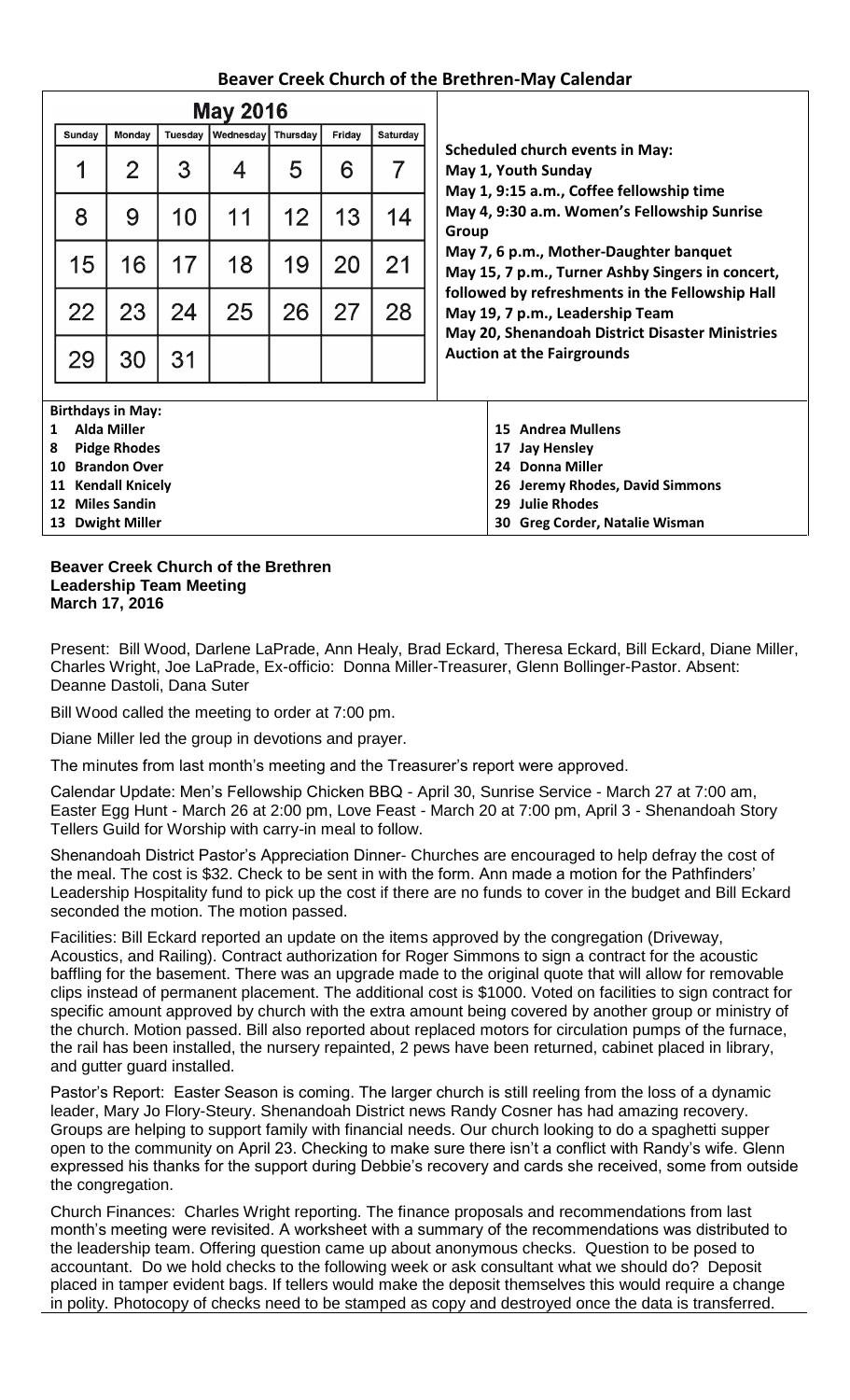Disbursement –vendors' security better with 2 signatures on a check. Quick Books switch is complete, waiting on finance committee to tell Donna to use. Other church accounts to review every 3 years. Need to structure and schedule reviews.

General discussion following review of the worksheet. Question was posed about checking with a bank concerning the ability to facilitate online giving for individuals interested in this process. In a general discussion of offering counting procedure, questions were raised about the achieved error rate in preparing deposits for the Financial Secretary, the number of people doing the counting and the potential for reduced confidentiality. Question was asked of minutes from Feb 2015 if external audit groundwork is being made with the consultant. Charles corrected this by saying we are not laying groundwork for a full external audit because it is cost prohibitive, the books would need to be reviewed back to when the new addition was built on the church. There was additional discussion about the offering handling procedures and financial procedures in general.

A member present as a guest asked that leadership minutes be checked to see if the minutes showed that the leadership team had approved dropping the goal of laying the groundwork for an external audit. This member also proposed that a leadership team member request the suspension of the recommendation concerning the collection and counting of offering. As chair, Bill confirmed that guests are welcome to make proposals, but proposals are not properly on the floor unless introduced by a leadership team member. After a general discussion of the history of our changes in offering counting procedure, discussion of that proposal ended because it was not placed on the floor by any leadership team member present.

In further discussion, a number of additional matters were raised. Point was made that the finance team did what was asked, and that it was good to have a team looking at finance. In our old structure the Stewards were responsible both for finance and for building and maintenance issues. A previous financial secretary supported the idea of having more than one set of eyes to see what was being done. Smaller steps in reforming procedures were discussed as a possibility, including the suggestion of having 2 people count cash and not process the checks because of the lesser security problems involved with checks. Would make tellers job easier. Another small step, checking on direct deposit, was recommended. Unresolved issues included a question about having an assistant financial secretary. If so would that person be appointed by the finance team? Voted on by the congregation? How many is too many to count offering?

The leadership team returned to the original agenda item, a request from the finance team for affirmation of its direction. Although the floor was opened for a new resolution or motion, no measure was offered. At that point the discussion concluded without action and Bill commended the team for its patience in a long but necessary discussion in a difficult area of church life.

New Business: Regina Harlow aced her interview and is ready for congregational vote to approve her ordination. Darlene made a motion for a brief congregational business meeting to be held on April 3rd at the close of worship for the congregations vote to approve Regina's ordination. Charles seconded and the motion passed. Ordination will occur on April 17th at 3pm. There will be a reception held with Regina's hope and request for both congregations to be present to celebrate with her and her family.

Glenn closed the meeting in prayer.

| <b>Fund-raising</b><br>races are set | The Mother's Day 5K for Peace is a foot race set for 1 p.m. at the Bridgewater<br>Lawn Party Grounds on Saturday, May 7. All proceeds benefit Brethren Disaster<br>Ministries' work in Nigeria following recent violence and social unrest.<br>Registration is set for 12:15-1:00 p.m. Register, join a team, and donate at                                                                                                                                                                                                                      |
|--------------------------------------|--------------------------------------------------------------------------------------------------------------------------------------------------------------------------------------------------------------------------------------------------------------------------------------------------------------------------------------------------------------------------------------------------------------------------------------------------------------------------------------------------------------------------------------------------|
| May 7,<br>5K for Peace               | http://www.brethren.org/mothersday5k.                                                                                                                                                                                                                                                                                                                                                                                                                                                                                                            |
| May 22,<br>Sadie Rose<br>Foundation  | The Sadie Rose Foundation, founded by Lee and Regina Harlow, will be holding<br>its annual 5K fund-raising race May 22 at 12:30 p.m. to benefit the foundation's<br>programs to provide support for child, infant and pregnancy loss. (Details at<br>http://sadierosefoundation.org.)                                                                                                                                                                                                                                                            |
| Note of<br>thanks                    | A big "Thank You" to Beaver Creek Church for sending Debbie and me to the<br>Shenandoah District Pastors Appreciation Dinner. We had a wonderful evening<br>of fellowship with a number of other pastors and spouses of the district. In<br>addition to a wonderful meal, and a heartfelt address of appreciation by District<br>Executive John Jantzi, we were also blessed by the music of "The Walking Roots"<br>Band" who shared in original songs and beautiful harmonies. We are blessed to<br>call Beaver Creek our home!<br>Doctor Clopp |